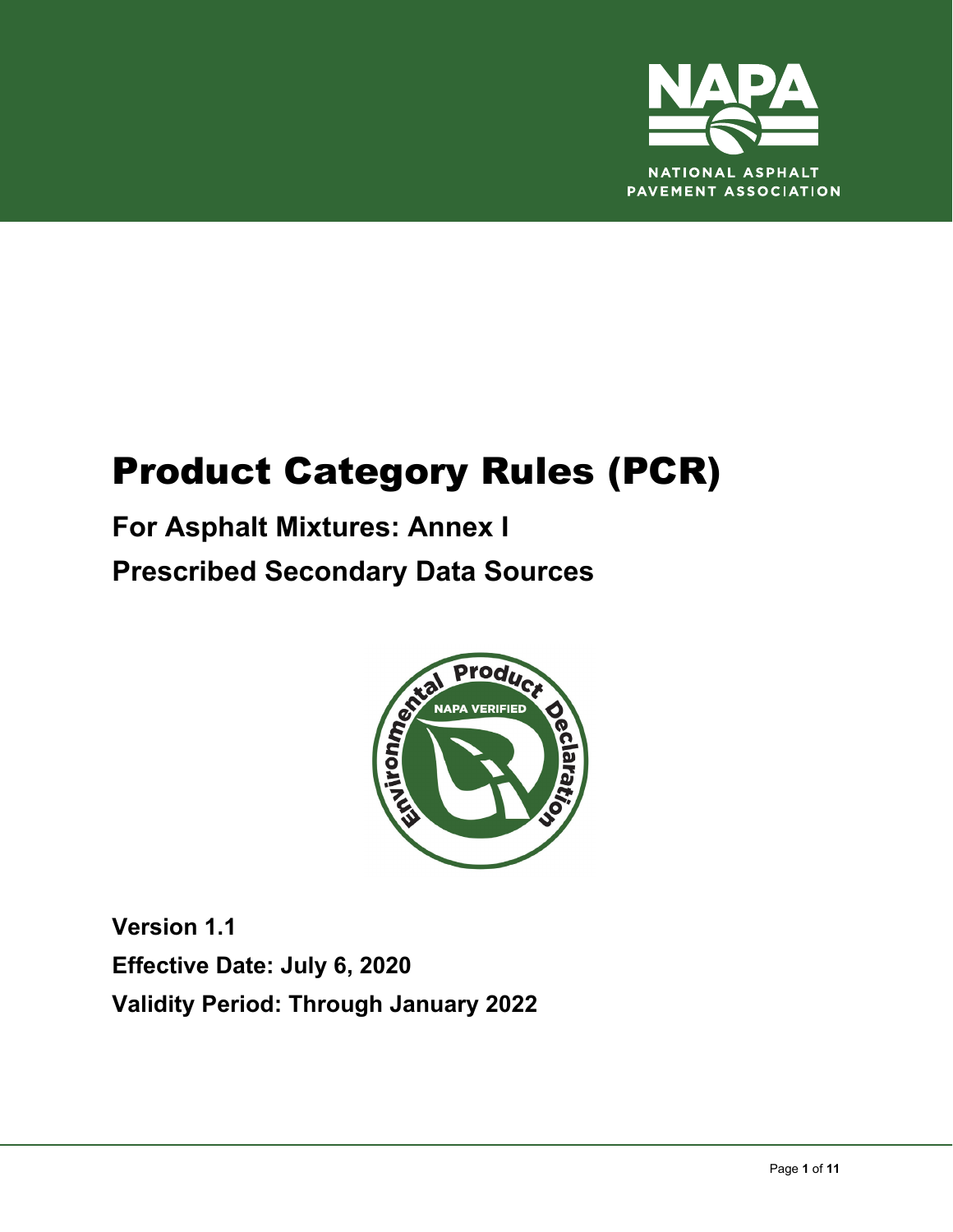#### Table of Contents

| 1. Secondary Data Sources for Asphalt Binder and Energy Sources 3                              |  |
|------------------------------------------------------------------------------------------------|--|
|                                                                                                |  |
|                                                                                                |  |
|                                                                                                |  |
|                                                                                                |  |
| 5. Various asphalt-mix additives and modifiers with the current status of data availability 10 |  |
|                                                                                                |  |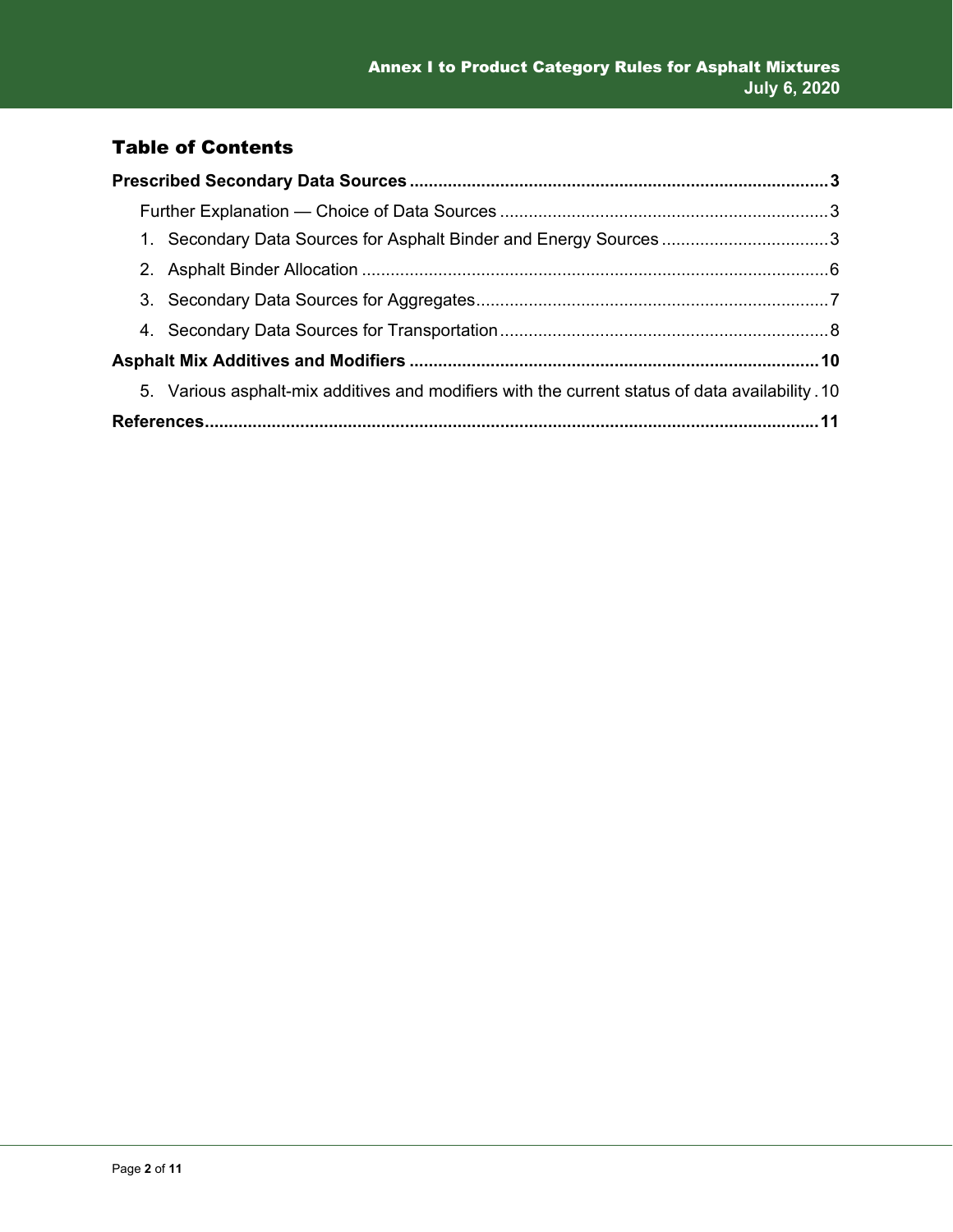### **Prescribed Secondary Data Sources**

In choosing the datasets, the first priority was transparency. To meet this transparency goal, the prescribed datasets must be publicly available at no cost. This was demanded by the public agencies who would request and use the EPDs published under this PCR. Cost and a lack of transparency of data sources have been noted as barriers to adoption of other existing EPD programs.

Unfortunately, many of the available open data sources include some datasets that are more than 10 years old. As a result, per the request of the technical reviewers, the LCA results using the datasets prescribed were compared to LCA results using a proprietary dataset to further assess the data quality (Mukherjee, 2016). Although specific values for the calculated potential environmental impacts differed, the LCA using open data proved generally in line with the trends identified with proprietary data.

#### Further Explanation — Choice of Data Sources

Data sources prescribed are publicly available and freely accessible to ensure transparency. Use of the prescribed data source will ensure comparability among EPDs developed using this PCR by limiting any variability due to differences in the upstream data within the system boundary.

#### 1. Secondary Data Sources for Asphalt Binder and Energy Sources

Module references are to Figure 2 in the PCR. Secondary data quality assessment per Section 12 of the PCR follows.

#### *NREL U.S. LCI*: *Crude oil, at refinery with electricity dummy processes estimated by GREET 2013.*

- 1. Impacts of all co-products of crude oil refining, including extraction, refining, and storage. The co-products of interest to this PCR include gasoline, diesel, residual fuel oil, and asphalt binder. A combination of mass and economic allocation is used to allocate relative impacts of the crude oil refining process across the different co-products. Refers to processes in Module A1:1.
- 2. Transportation of crude oil from well to refinery and transportation of all co-products of refining (excepting for asphalt binder) from the refinery to the asphalt mixture plant. This will be based on secondary data sources, from existing public U.S. LCI data. Refers to processes in Module A2:1.
- 3. Diesel fuel is used as a surrogate for recycled fuel oil (RFO).

#### *NREL U.S. LCI*: *Natural gas combusted in industrial boiler with electricity dummy processes estimated by GREET 2013.*

1. Impacts associated with the extraction and production of natural gas. Refers to processes in Module A1:2.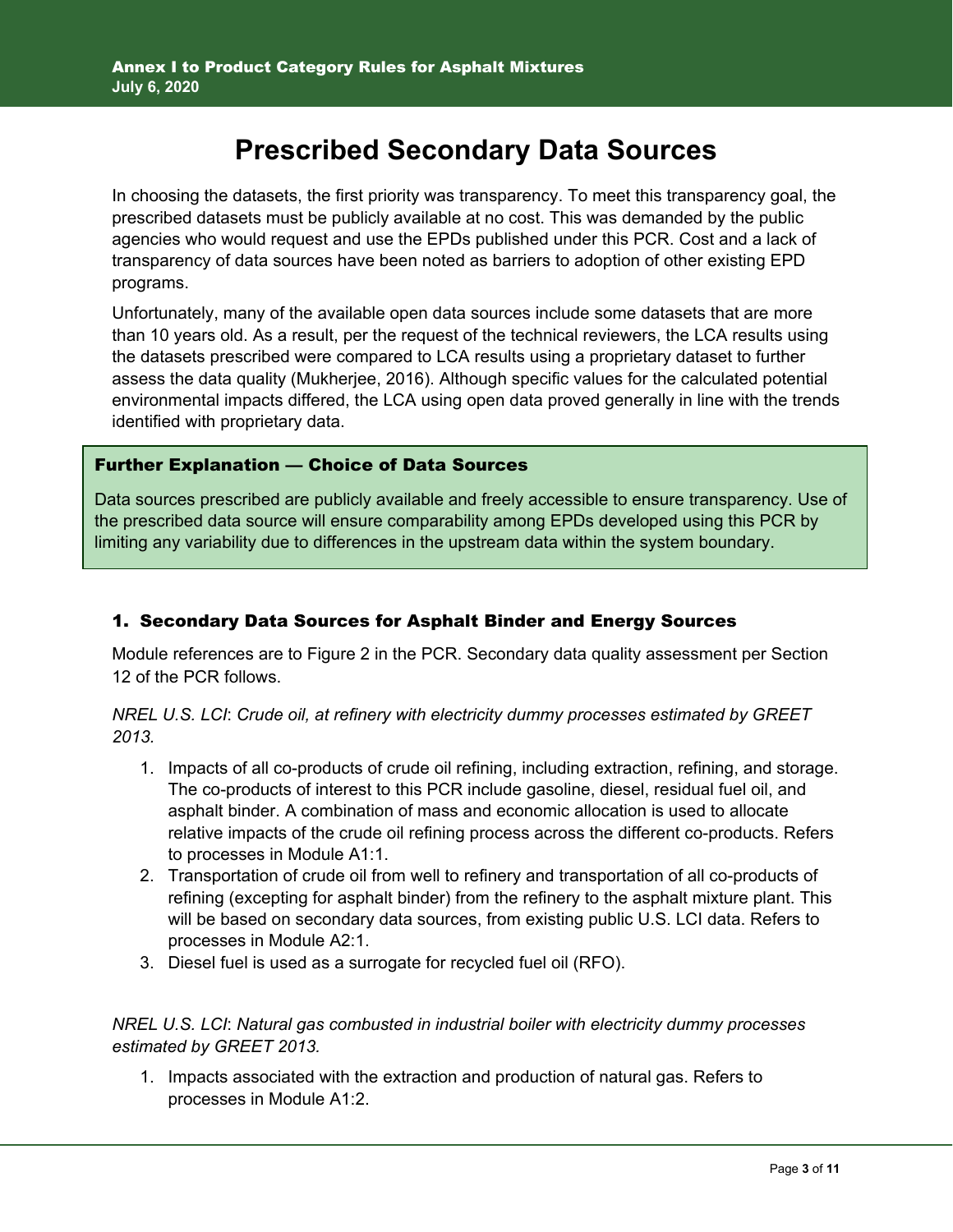2. Natural gas is used as a surrogate for propane.

*Electricity: Based on Argonne National Laboratory (2015) GREET 2013, emissions and energy use in Electricity tab; line losses assumed to be 6.5% as per GREET 2013. Note: Tables 1a and 1b include average U.S. energy mix data. The PCR requires the use of data from the local eGRID subregion in which the plant is located.* 

1. Impacts associated with the production of electricity and transmission to asphalt mixture plant. Refers to processes in item A1:4.

| Table 1a: Power Plant Energy Use and Emissions: per MMBtu of<br><b>Electricity Available at User Sites</b> |                          |  |  |  |  |  |
|------------------------------------------------------------------------------------------------------------|--------------------------|--|--|--|--|--|
| <b>Stationary Use: U.S. Mix</b>                                                                            |                          |  |  |  |  |  |
| <b>Energy Use: Btu</b>                                                                                     | <b>Total (Btu/MMBtu)</b> |  |  |  |  |  |
| Residual oil                                                                                               | 29302.23521              |  |  |  |  |  |
| Natural gas                                                                                                | 529490.8756              |  |  |  |  |  |
| Coal                                                                                                       | 1419257.122              |  |  |  |  |  |
| <b>Biomass</b>                                                                                             | 14082.41653              |  |  |  |  |  |
| <b>Nuclear</b>                                                                                             | 217437.774               |  |  |  |  |  |
| Other energy sources                                                                                       | 104289.5883              |  |  |  |  |  |
| <b>Emissions: grams</b>                                                                                    | g/MMBtu                  |  |  |  |  |  |
| <b>VOC</b>                                                                                                 | 3.413323958              |  |  |  |  |  |
| CO                                                                                                         | 36.13841307              |  |  |  |  |  |
| NO <sub>x</sub>                                                                                            | 194.2071307              |  |  |  |  |  |
| $PM_{10}$                                                                                                  | 45.1780429               |  |  |  |  |  |
| PM <sub>2.5</sub>                                                                                          | 31.83058815              |  |  |  |  |  |
| SO <sub>x</sub>                                                                                            | 480.370154               |  |  |  |  |  |
| CH <sub>4</sub>                                                                                            | 2.629685648              |  |  |  |  |  |
| N <sub>2</sub> O                                                                                           | 2.389911051              |  |  |  |  |  |
| CO <sub>2</sub>                                                                                            | 175923.7538              |  |  |  |  |  |

| Table 1b: U.S. Electricity Mix               |                |  |  |  |  |
|----------------------------------------------|----------------|--|--|--|--|
| Source of Electricity (U.S. average)         | <b>Btu/kWh</b> |  |  |  |  |
| Residual oil (non-renewable)                 | $1.00E + 02$   |  |  |  |  |
| Natural Gas (non-renewable)                  | $1.81E + 03$   |  |  |  |  |
| Coal - Bituminous (non-renewable)            | $4.38E + 03$   |  |  |  |  |
| Coal - Lignite (non-renewable)               | $2.13E + 02$   |  |  |  |  |
| <b>Biomass</b>                               | $4.81E + 01$   |  |  |  |  |
| Nuclear (non-renewable)                      | $7.42E + 02$   |  |  |  |  |
| Hydroelectric                                | $2.39E + 02$   |  |  |  |  |
| Geothermal                                   | $1.40E + 01$   |  |  |  |  |
| Wind                                         | 8.70E+01       |  |  |  |  |
| Solar PV                                     | $1.11E + 00$   |  |  |  |  |
| Other (Biogenic Waste, Pumped Storage, etc.) | $1.45E + 01$   |  |  |  |  |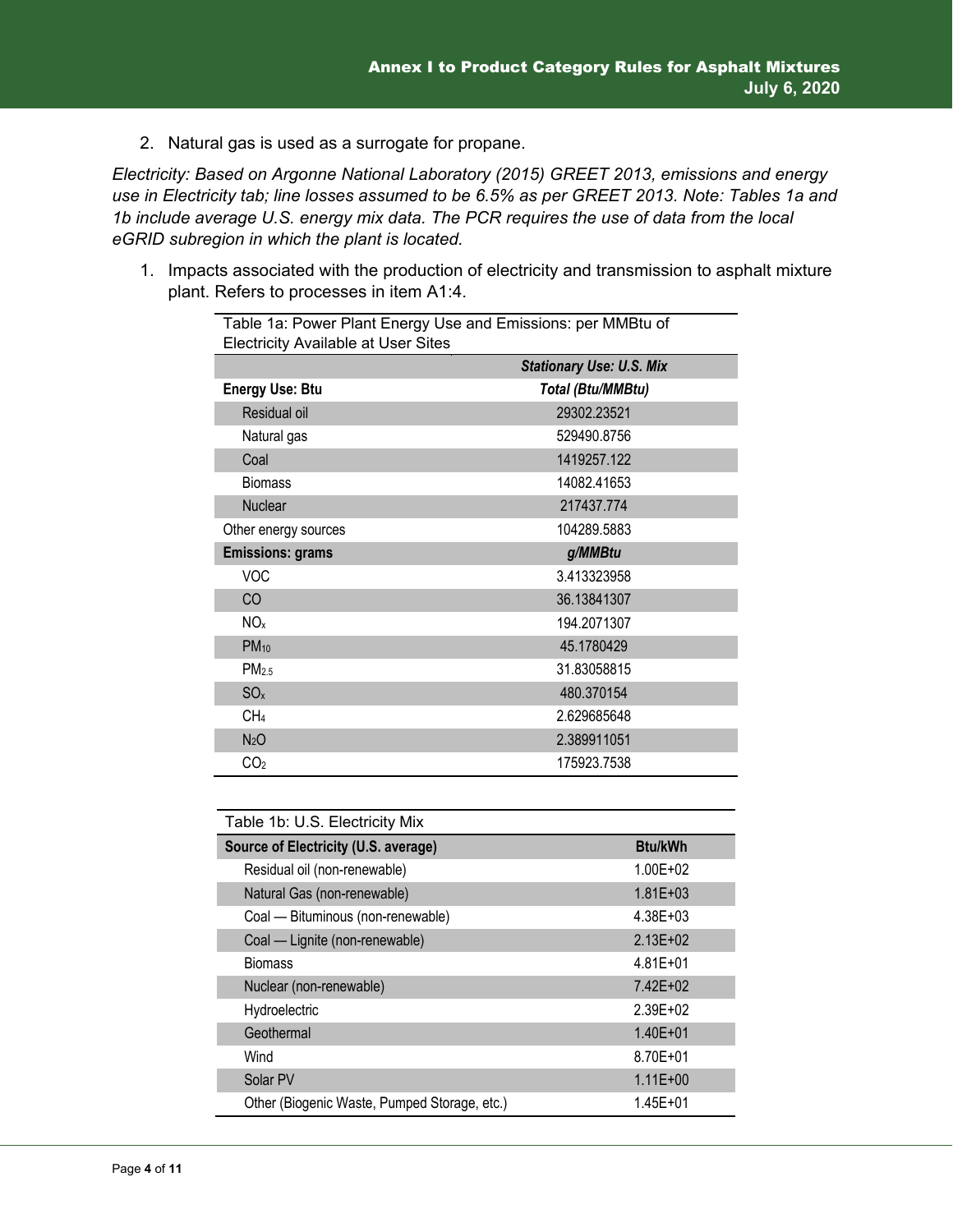| ID         | <b>Process</b>                                                  | Age  | Geography  | <b>Sources</b>                                                                                                                                                                                                                                                                                                                                                                                                                                                                                                                                                                                                                                                                                                                    |
|------------|-----------------------------------------------------------------|------|------------|-----------------------------------------------------------------------------------------------------------------------------------------------------------------------------------------------------------------------------------------------------------------------------------------------------------------------------------------------------------------------------------------------------------------------------------------------------------------------------------------------------------------------------------------------------------------------------------------------------------------------------------------------------------------------------------------------------------------------------------|
|            |                                                                 |      |            |                                                                                                                                                                                                                                                                                                                                                                                                                                                                                                                                                                                                                                                                                                                                   |
| A1:1, A2:1 | NREL U.S. LCI: Crude<br>oil, at refinery                        | 2003 | <b>USA</b> | Franklin Associates 2003 Data Details<br>for Petroleum Refining<br>U.S. EPA 2002 Inv. of U.S. GHG<br>Emissions and Sinks: 1990–2000 CH <sub>4</sub><br><b>Emissions from Petroleum Systems</b><br><b>Energy Information Administration 2001</b><br>Annual Energy Review 2001, Refinery<br>Input and Output<br>World Bank Group 1998 Petroleum<br>Refining, Pollution Prevention and<br><b>Abatement Handbook</b><br>Oak Ridge National Laboratory 1996<br><b>Estimating Externalities of Oil Fuel</b><br>Cycles<br>Association of Oil Pipelines 2000<br>Association of Oil Pipelines Annual<br>Report 2000<br>1986 ASTM-IP Petroleum Measurement<br><b>Tables</b><br>U.S. EPA 1995 AP 42, Chapter 5,<br><b>Petroleum Refining</b> |
|            |                                                                 |      |            |                                                                                                                                                                                                                                                                                                                                                                                                                                                                                                                                                                                                                                                                                                                                   |
| A1:2       | NREL U.S. LCI: Natural<br>gas combusted in<br>industrial boiler | 2003 | <b>USA</b> | Franklin Associates 2003 Data Details<br>for Natural Gas Industrial Combustion<br>Center for Transportation Research,<br>Argo 2000 GREET Version 1.6<br>EPA 1998 AP-42 Emission Factors.<br><b>External Combustion Sources. Section</b><br>1.4 - NG Combustion<br>U.S. EPA 1998 Study of Haz Air Pol<br>Emis from Elec Utility Steam Gen Units<br>V1 EPA-453/R-98-004a<br>U.S. EPA Office of Solid Waste and<br>Emerg 1999 Rep. to Congress on<br>Wastes from the Combustion of Fossil<br>Fuels EPA 530-R-99-010<br>Assumption by Franklin Associates on<br>fossil-fuel fired boiler systems                                                                                                                                      |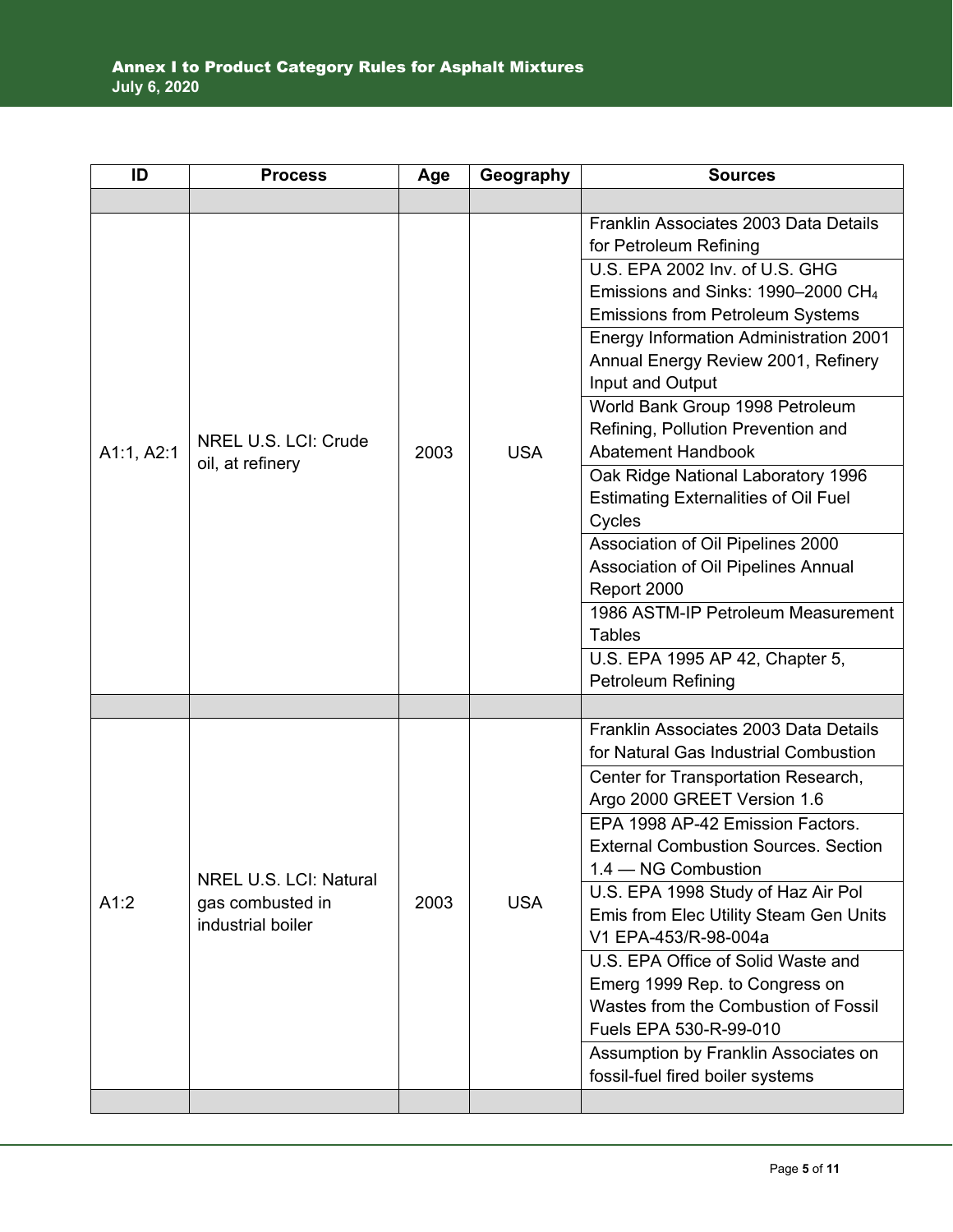| ID   | <b>Process</b>                                                       | Age  | Geography                     | <b>Sources</b>    |
|------|----------------------------------------------------------------------|------|-------------------------------|-------------------|
|      |                                                                      |      |                               |                   |
| A1:4 | Electricity $-$ line loss of<br>6.5% with U.S. average<br>energy mix | 2013 | <b>USA Region</b><br>specific | <b>GREET 2013</b> |

#### 2. Asphalt Binder Allocation

Until a public secondary data source for asphalt binder is published and prescribed on the NAPA **EPD Program website**, the NREL U.S. LCI Crude oil, a refinery using a combination of mass and economic allocation at the refinery, which is in accordance to the procedure defined by Yang (2014) and outlined in Table 2, shall be used.

| Table 2: Allocation for Asphalt Binder (Yang, 2014) |                                     |                                       |                                                  |  |  |  |  |
|-----------------------------------------------------|-------------------------------------|---------------------------------------|--------------------------------------------------|--|--|--|--|
| <b>Co-products</b><br><b>U.S. Average</b>           | <b>Allocation</b><br><b>Factors</b> | <b>Mass Yield</b><br><b>Fractions</b> | <b>Economic Allocation</b><br><b>Coefficient</b> |  |  |  |  |
| <b>LPG</b>                                          | 0.76                                | 0.03                                  | 0.02                                             |  |  |  |  |
| Finished motor gasoline                             | 1.31                                | 0.42                                  | 0.53                                             |  |  |  |  |
| Kerosenes                                           | 1.21                                | 0.09                                  | 0.10                                             |  |  |  |  |
| Distillate fuel oil                                 | 1.2                                 | 0.21                                  | 0.25                                             |  |  |  |  |
| Residual fuel oil                                   | 0.65                                | 0.05                                  | 0.03                                             |  |  |  |  |
| Special napthas                                     | 0.99                                | 0.05                                  | 0.04                                             |  |  |  |  |
| Lubricants                                          | 3.14                                | 0.05                                  | 0.09                                             |  |  |  |  |
| Petroleum coke                                      | 0.14                                | 0.06                                  | 0.01                                             |  |  |  |  |
| Asphalt and road oil                                | 0.5                                 | 0.04                                  | 0.02                                             |  |  |  |  |

**Note:** The allocation factors are defined as the ratio of the economic *Allocation Coefficient*, that is the price weighted average yield of each co-product, to the *Mass Yield Fraction*. Based on the mass yields of the co-products and the known allocation factors, the economic allocation coefficients were derived. The relevant numbers have been illustrated in Table 2. (Mass Yield Fraction and Economic Allocation Coefficient numbers may not add up to 1 due to rounding.) The economic allocation coefficients were used to develop an inventory for asphalt binder based on the *NREL U.S. LCI Crude oil, at refinery* data. An inventory for distillate fuel oil was also constructed the same way.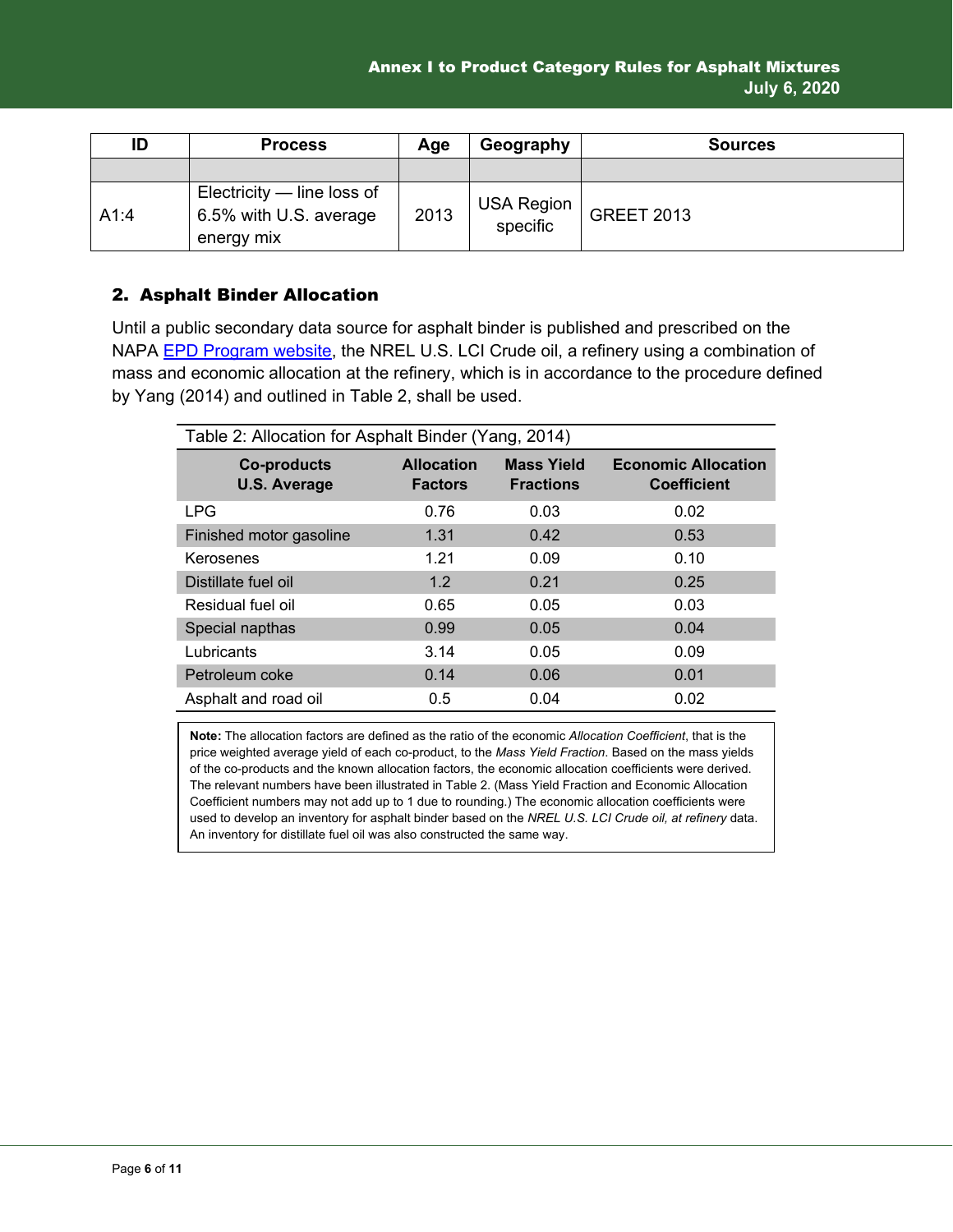#### 3. Secondary Data Sources for Aggregates

Module references are to Figure 2 in the PCR. Secondary data quality assessment per Section 12 of the PCR follows.

*Data sources from Life Cycle Inventory of Portland Cement Concrete, SN3011 (Marceau et al., 2007).*

1. Impacts associated with the mining, extraction, and production of aggregate. Refers to processes in item A1:3.

Table 3: Source: Life Cycle Inventory of Portland Cement Concrete, Report No. SN3011 (Marceau et al., 2007).

| Energy used to produce sand and gravel:                               |                          |             |                             |                |               |  |
|-----------------------------------------------------------------------|--------------------------|-------------|-----------------------------|----------------|---------------|--|
| <b>Fuel or Electricity</b>                                            | <b>Total Energy Used</b> |             | <b>Energy/Ton Aggregate</b> |                |               |  |
|                                                                       | <b>Amount</b>            | <b>MBtu</b> | <b>Amount</b>               | <b>Btu/ton</b> | kJ/metric ton |  |
| Distillate (light) grade Nos. 1, 2, 4, &<br>light diesel fuel, gallon | 58,959,600               | 8,177,697   | 0.0562                      | 7,793          | 9,060         |  |
| Residual (heavy) grade Nos. 5 and 6 &<br>heavy diesel fuel, gallon    | 13,234,200               | 1,981,160   | 0.0126                      | 1,888          | 2,200         |  |
| Gas (natural, manufactured, and<br>mixed), Mcf                        | 1,400,000                | 1,437,800   | 0.0013                      | 1,370          | 1,590         |  |
| Gasoline used as a fuel, gallon                                       | 5,700,000                | 712,500     | 0.0054                      | 679            | 790           |  |
| Electricity purchased, 1000 kWh                                       | 2,525,053                | 8,615,481   | 0.0024                      | 8,210          | 9,550         |  |
| Total                                                                 |                          | 20,924,638  |                             | 19,940         | 23,190        |  |

*Energy used to produce coarse aggregate from crushed stone:* 

| <b>Fuel or Electricity</b>                                            | <b>Total Energy Used</b> |             | <b>Energy/Ton Aggregate</b> |                |               |
|-----------------------------------------------------------------------|--------------------------|-------------|-----------------------------|----------------|---------------|
|                                                                       | Amount                   | <b>MBtu</b> | Amount                      | <b>Btu/ton</b> | kJ/metric ton |
| Coal. ton                                                             | 43,000                   | 903,516     | 0.0000275                   | 577            | 670           |
| Distillate (light) grade Nos. 1, 2, 4, &<br>light diesel fuel, gallon | 145,811,400              | 20,224,041  | 0.0932                      | 12,920         | 15,030        |
| Residual (heavy) grade Mos. 5 and 6 &<br>heavy diesel fuel, gallon    | 22,663,200               | 3,392,681   | 0.0145                      | 2,167          | 2,520         |
| Gas (natural, manufactured, and<br>mixed), Mcf                        | 5,400,000                | 5,545,800   | 0.00345                     | 3,543          | 4,120         |
| Gasoline used as a fuel, gallon                                       | 14,700,000               | 1,837,500   | 0.00939                     | 1,174          | 1,370         |
| Electricity purchased, 1000 kWh                                       | 4,627,887                | 15,790,350  | 0.00296                     | 10,088         | 11,730        |
| Total                                                                 |                          | 47,693,888  |                             | 30.469         | 35,440        |

| ID   | <b>Process</b>                                   | Age  | Geography  | <b>Sources</b>                                                                                   |
|------|--------------------------------------------------|------|------------|--------------------------------------------------------------------------------------------------|
|      |                                                  |      |            |                                                                                                  |
| A1:3 | Mining extraction and<br>production of aggregate | 2007 | <b>USA</b> | Life Cycle Inventory of Portland Cement<br>Concrete, Report No. SN3011<br>(Marceau et al., 2007) |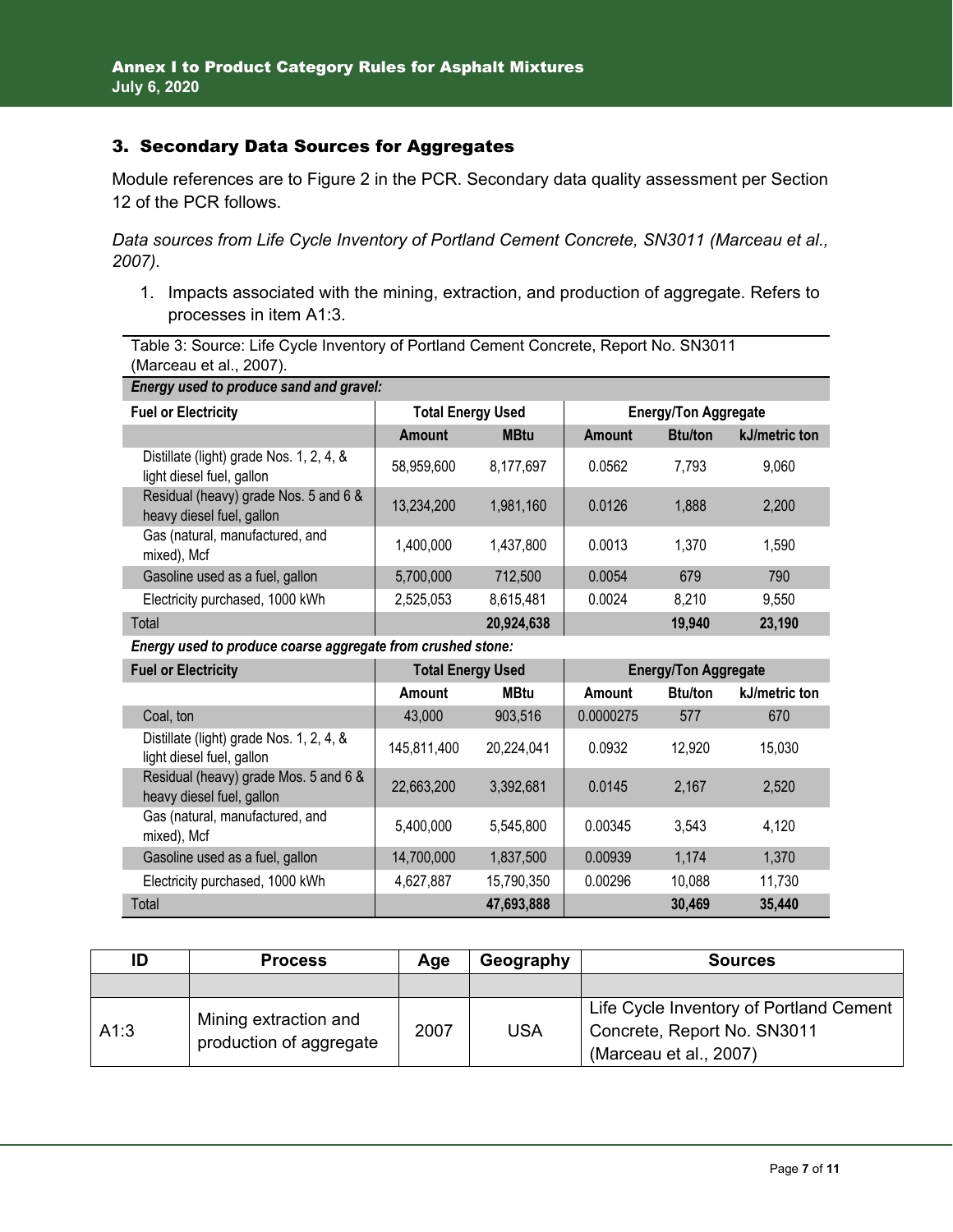#### 4. Secondary Data Sources for Transportation

Module references are to Figure 2 in the PCR. Secondary data quality assessment per Section 12 of the PCR follows.

*Transportation, NREL U.S. LCI* 

- 1. Transportation of asphalt binder from refinery/terminal to plant. Distances and transportation method will be based on primary data collected for each plant. Refers to processes in Module A2:2. NREL datasets per possible transportation method are as follows:
	- a. *Transport, barge average fuel mix.*
	- b. *Transport, combination truck diesel powered.*
	- c. *Transport, train diesel powered.*
- 2. Transportation of virgin aggregate from quarry to the asphalt mixture plant. Distances and transportation method will be based on primary data collected for each plant. Refers to processes in item A2:3. NREL datasets per possible transportation method are as follows:
	- a. *Transport, barge average fuel mix.*
	- b. *Transport, combination truck diesel powered.*
	- c. *Transport, train diesel powered.*
- 3. Transportation of recycled materials such as RFO, RAP and RAS to the asphalt mixture plant. Distances will be based on primary data collected for each plant. Refers to processes in Module A2:4. NREL datasets per possible transportation method is as follows:
	- a. *Transport, combination truck diesel powered.*

| ID   | <b>Process</b>                                       | Age  | Geography  | <b>Sources</b>                         |
|------|------------------------------------------------------|------|------------|----------------------------------------|
|      |                                                      |      |            |                                        |
|      |                                                      |      |            | Franklin Associates 2003 Data Details  |
|      | NREL U.S. LCI:<br>Transport, train diesel<br>powered | 2003 |            | for Locomotive Transportation (Diesel) |
|      |                                                      |      | <b>USA</b> | Center for Transportation Research,    |
| A2:2 |                                                      |      |            | Argo 2001 GREET Version 1.6            |
|      |                                                      |      |            | unspecified 9999 Based on assumption   |
|      |                                                      |      |            | by Franklin Associates                 |
|      |                                                      |      |            | Association of American Railroads 2002 |
|      |                                                      |      |            | <b>Railroad Facts 2002</b>             |
|      |                                                      |      |            |                                        |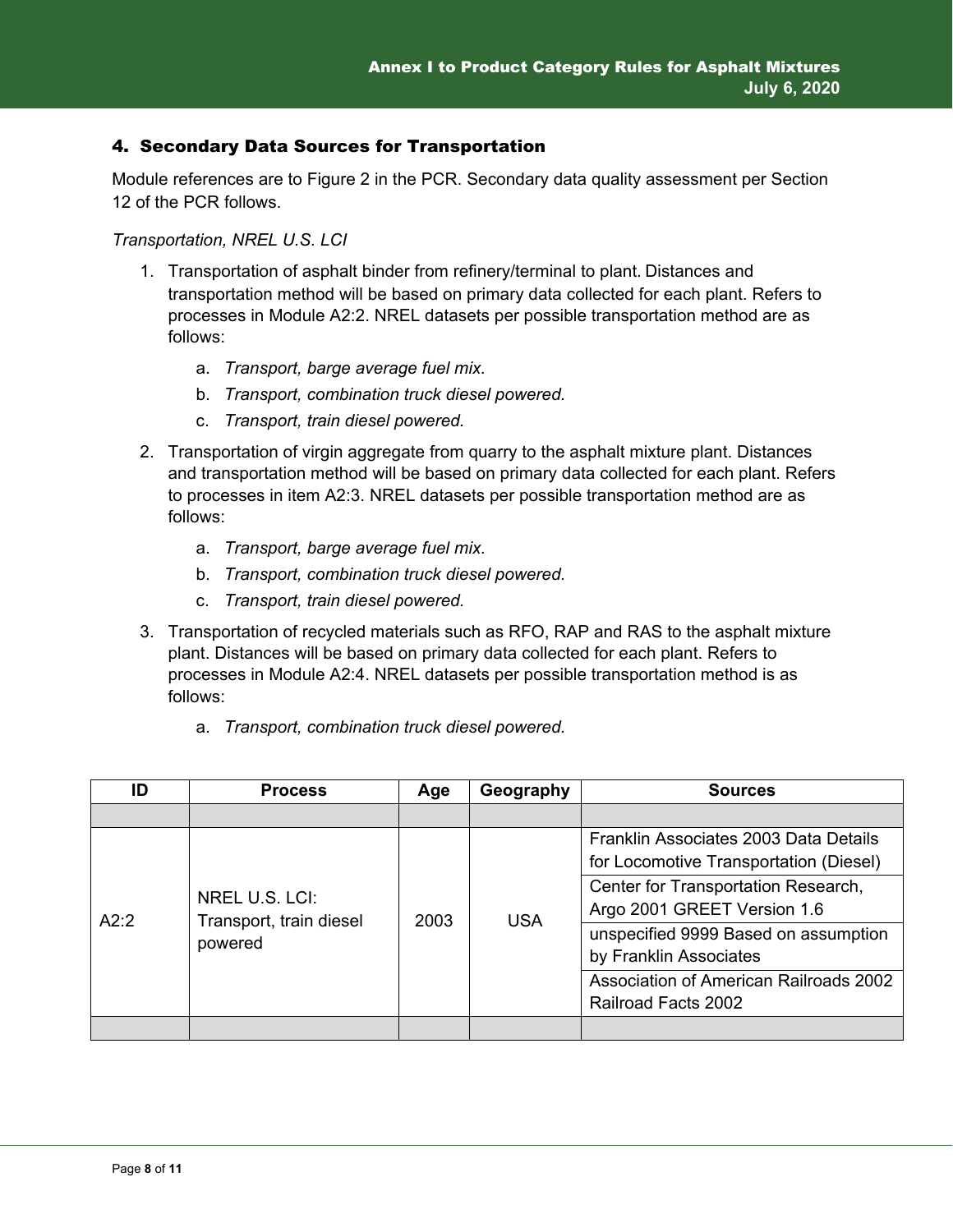| ID         | <b>Process</b>                                        | Age  | Geography  | <b>Sources</b>                        |
|------------|-------------------------------------------------------|------|------------|---------------------------------------|
|            |                                                       |      |            |                                       |
|            |                                                       |      |            | Franklin Associates 9999 Data Details |
|            |                                                       |      |            | for Combination Truck Transportation  |
|            | NREL U.S. LCI:                                        |      |            | (Diesel)                              |
| A2:3, A2:4 | Transport, combination                                | 2003 | <b>USA</b> | Center for Transportation Research,   |
|            | truck diesel powered                                  |      |            | Argo 9999 GREET Version 1.6           |
|            |                                                       |      |            | unspecified 9999 Based on assumption  |
|            |                                                       |      |            | by Franklin Associates                |
|            |                                                       |      |            |                                       |
|            | NREL U.S. LCI:                                        |      |            |                                       |
|            | Transport, barge,                                     | 2007 | <b>USA</b> | James Littlefield 2007                |
|            | average fuel mix                                      |      |            |                                       |
|            | NREL U.S. LCI:<br>Transport, barge, diesel<br>powered | 2003 | <b>USA</b> | <b>Franklin Associates 2003</b>       |
|            |                                                       |      |            | Center for Transportation Research,   |
|            |                                                       |      |            | Argo 2001                             |
| A2:3, A2:4 |                                                       |      |            | unspecified 9999 Based on assumption  |
|            |                                                       |      |            | by Franklin Associates                |
|            |                                                       |      |            | <b>Franklin Associates 2006</b>       |
|            | NREL U.S. LCI:                                        |      |            | Center for Transportation Research,   |
|            | Transport, barge,                                     | 2006 | <b>USA</b> | Argo 2001                             |
|            | residual fuel oil powered                             |      |            | unspecified 9999 Based on assumption  |
|            |                                                       |      |            | by Franklin Associates                |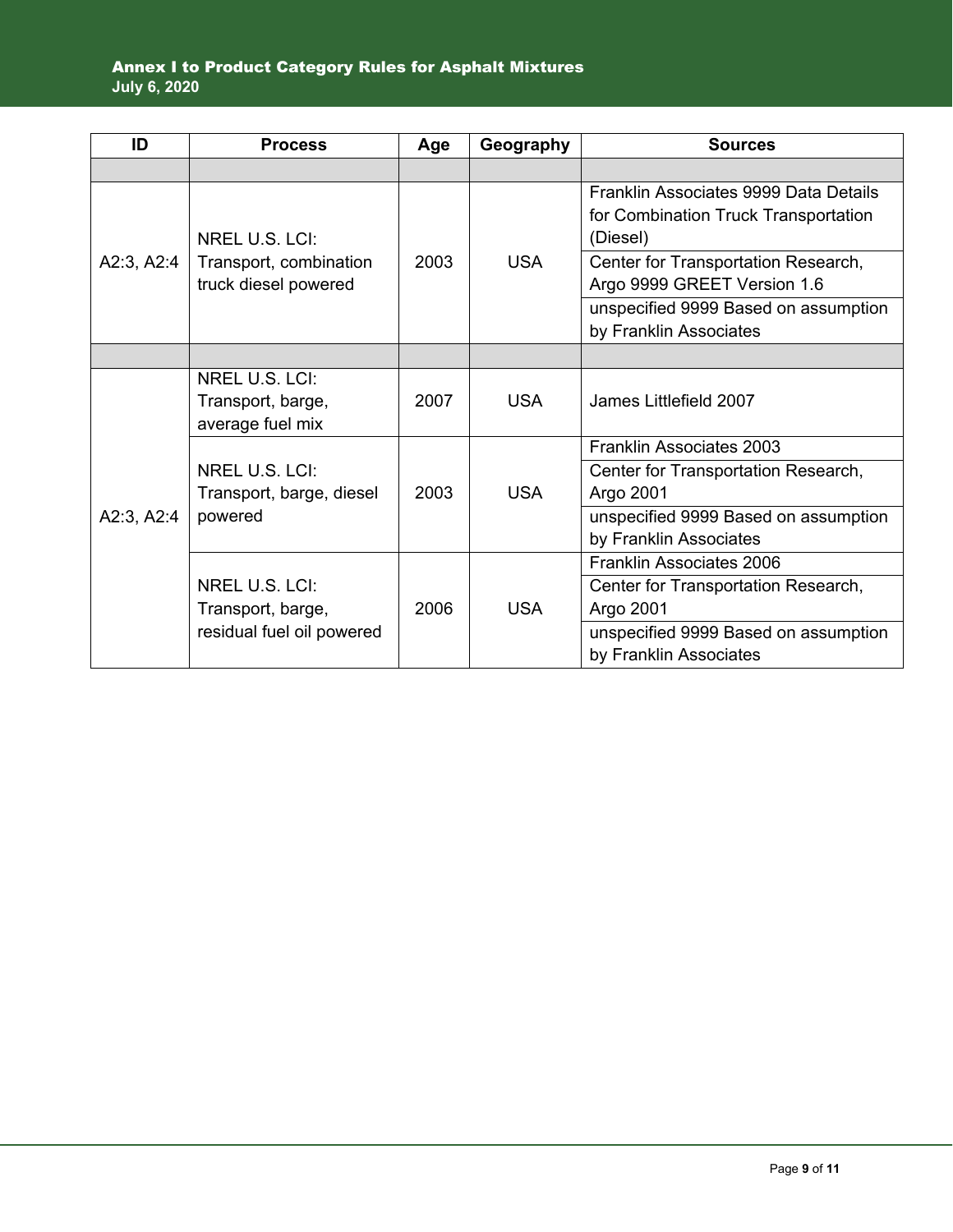## **Asphalt Mix Additives and Modifiers**

#### 5. Various asphalt-mix additives and modifiers with the current status of data availability

Materials that are less than 1% of the total mass inputs for the model (excluding fuel), but which are considered environmentally relevant include chemical additives and polymers such as those listed below. As there are data gaps in their publicly available life cycle inventories, these materials will be included in the analysis as soon as reliable and transparent sources become available. These data gaps must be clearly noted on the EPD as prescribed in Section 16.a.vii.

| <b>Type</b>              | <b>Generic Examples</b>                                | <b>Public Inventory Data</b> |  |
|--------------------------|--------------------------------------------------------|------------------------------|--|
| <b>Antistrip Agents</b>  | Amines                                                 | None at this time            |  |
|                          | <b>Hydrated lime</b>                                   | <b>NREL</b>                  |  |
|                          | Cellulose                                              |                              |  |
| <b>Fibers: Natural</b>   | Mineral                                                |                              |  |
|                          | Rock wool                                              | None at this time            |  |
|                          | Fiberglass                                             |                              |  |
| <b>Fibers: Synthetic</b> | Polyester                                              |                              |  |
|                          | Polypropylene                                          |                              |  |
|                          | <b>Crushed fines</b>                                   | <b>PCA</b>                   |  |
| <b>Mineral Fillers</b>   | Fly ash                                                | Cutoff rule                  |  |
|                          | Lime                                                   | <b>NREL</b>                  |  |
|                          | Portland cement                                        | <b>PCA</b>                   |  |
| Miscellaneous            | Silicones (prevent foaming in the                      | None at this time            |  |
|                          | asphalt tank) (added by refiners)                      |                              |  |
|                          | Ethylene acrylate copolymer                            |                              |  |
|                          | Ethylene propylene copolymers (EPM)                    |                              |  |
|                          | Ethylene propylene diene (EPDM)                        |                              |  |
| <b>Plastic</b>           | Ethylene-vinyl acetate (EVA)                           | None at this time            |  |
|                          | Polyethylene                                           |                              |  |
|                          | Polyolefins                                            |                              |  |
|                          | Polypropylene                                          |                              |  |
|                          | Polyvinyl chloride (PVC)                               |                              |  |
| <b>Polymer Blends</b>    | Blends of plastic and rubber polymers                  | None at this time            |  |
|                          | Hydrocarbon recycling oils                             |                              |  |
| <b>Recycling Agents</b>  | Refined engine oil bottoms (REOB)<br>None at this time |                              |  |
|                          | Vacuum tower asphalt extenders                         |                              |  |

#### **Table 4. Asphalt Mix Additives and Modifiers**